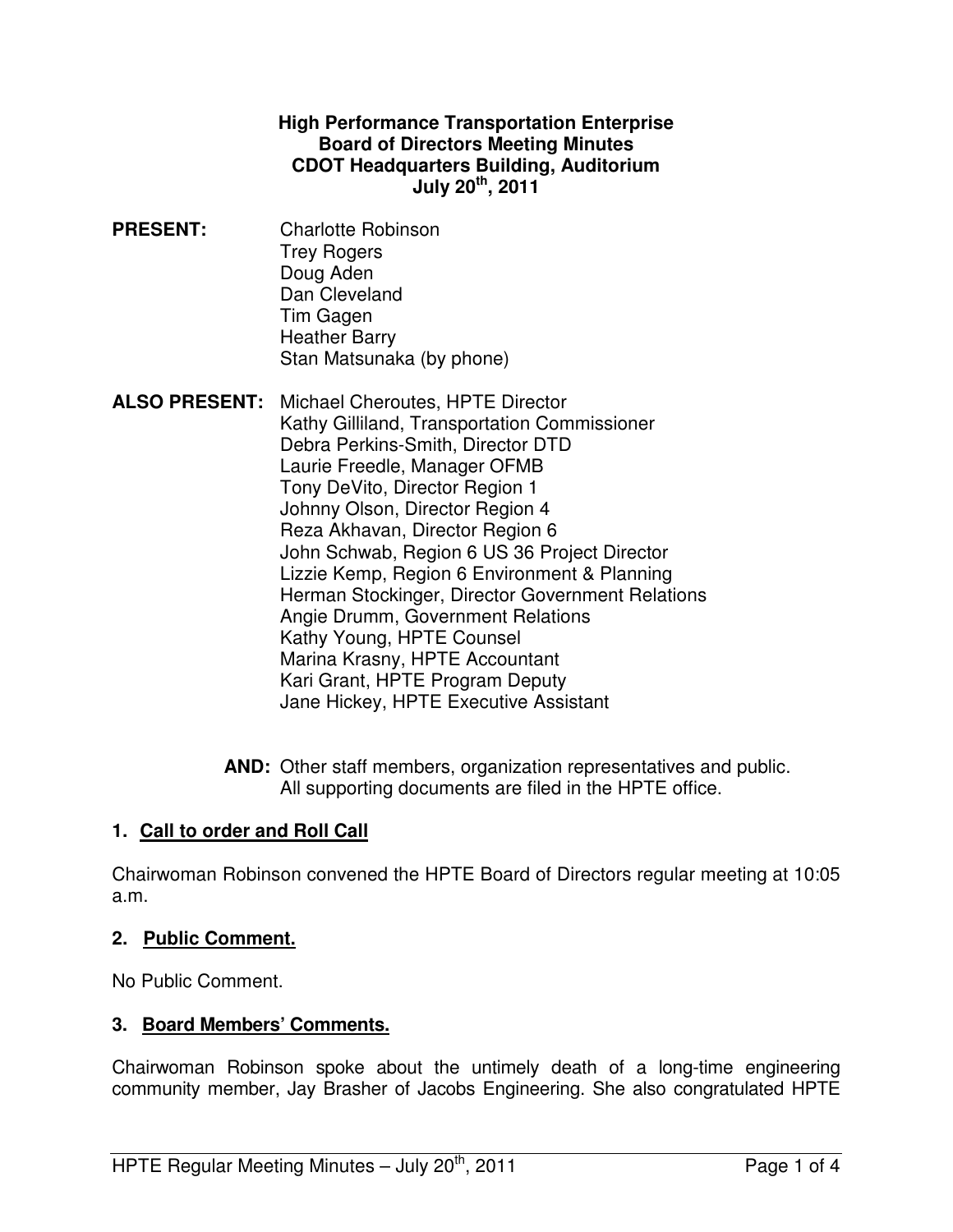Accountant Marina Krasny on her recent promotion to Deputy Controller of the Center for Accounting.

# **4. HPTE Director Report.**

HPTE Director Mike Cheroutes reported that he and other staff members made a twoday trip to Washington state to tour and learn about the tolling and managed lanes system there. WashDOT is able to finance much of its infrastructure through sales tax and toll revenues. Mike said he and others will continue to research and learn from other systems across the country that are similar to ours, notably projects in Minnesota.

He also reported that HPTE made a presentation recently to the C-470 Policy Committee. They were interested to learn that the Enterprise can borrow without voter approval, among other powers. Overall, the Policy Committee was enthusiastic to have the HPTE on board as they consider options to improve C-470.

### **5. Discuss and Act on the Regular Meeting Minutes for June 15th, 2011.**

Chairwoman Robinson asked for consideration of the June  $15<sup>th</sup>$ , 2011 HPTE regular meeting minutes. Director Rogers moved for adoption of the meeting minutes. Director Aden seconded the motion and on the vote of the Board, the minutes for June  $15<sup>th</sup>$ , 2011 meeting were adopted. The motion passed unanimously.

#### **Resolution Number HPTE-46**

BE IT HEREBY RESOLVED, the High Performance Transportation Enterprise Board of Directors' Regular Meeting Minutes for June 15<sup>th</sup>, 2011 are hereby approved.

### **6. Briefing on CDOT MBUF Pilot Study.**

Mike introduced Jake Kononov, Director of Transportation Research, and David Reeves, also with the Division of Transportation Research. He noted they were here to introduce some new ideas to help the HPTE explore innovative alternatives in finance, safety and mobility. He said the Board should consider Jake as an informational resource, and that he is not advocating for any particular course of action.

Jake began by saying CDOT began researching mileage-based user fees (MBUF) at the urging of the Transportation Finance Implementation Panel (also known as the Blue Ribbon Panel). He said MBUF generates revenue for the maintenance and operation of highway infrastructure because it provides a connection between use of the facilities and payment for them. He noted that the MBUF Pilot Study under way must answer a number of questions including:

- What MBUF schedule would be appropriate to generate revenue to maintain infrastructure?
- Should MBUF vary based on vehicle characteristics?
- Should MBUF vary geographically?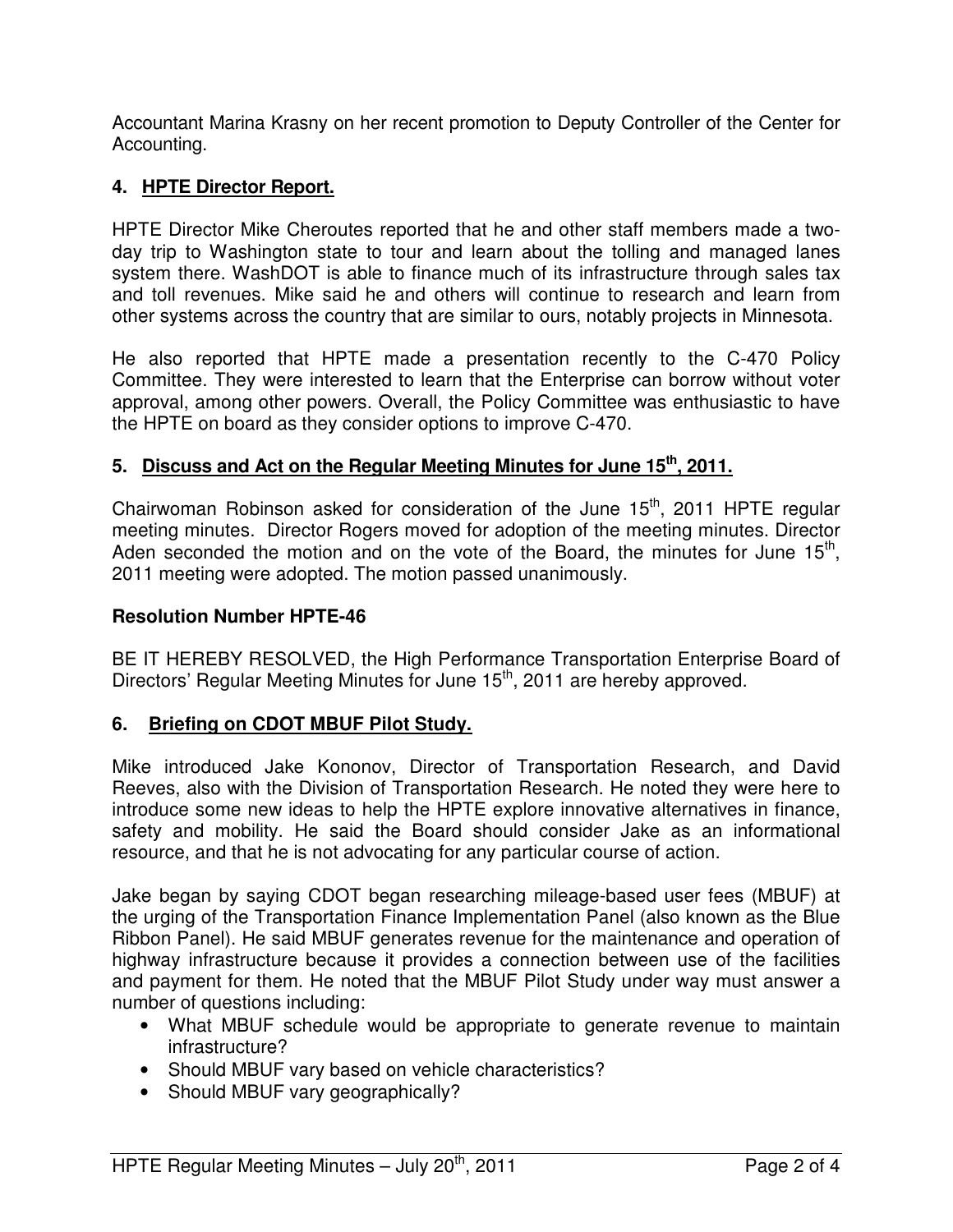He said the MBUF pilot project is in a very preliminary phase, and will identify what this type of user fee may mean for Colorado. Issues of concern include:

- Privacy
- Environmental justice
- Cost of implementation
- Equity of rural and urban impacts
- Time required for implementation

Jake presented some "back of the envelope" calculations based on overall VMT in the state, and showed that congestion pricing alone won't generate enough revenue for highway maintenance, but it can be incorporated into a MBUF fee structure. He said MBUF has the potential to reduce VMT, along with reducing greenhouse gas emissions.

The MBUF pilot study will be guided by policy and technical oversight panels, and the consultant is in the process of identifying appropriate Colorado stakeholders. Director Aden spoke up, saying that Club 20 is very interested in MBUF as a topic, and suggested that Jake reach out to them as a stakeholder for the study.

Jake then explained that some related research is under way, pertaining to maximizing safety and mobility with limited resources. A concept known as "hard shoulder running" (or HSR) has been in practice in Europe for years, and to a lesser extent here in the states. This tool allows travel on hardened highway shoulders during times of peak use. Combined with active traffic management and traveler information, HSR alleviates congestion and may be used in concert with tolling techniques.

He said his staff has been studying the relationship between congestion and safety, when HSR is being used. Despite the perception among motorists that a lack of available highway shoulder is a safety problem, a British study shows that personal injury accidents have been reduced 55.7% since HSR was introduced.

Using regional highways and interstates as examples, Jake demonstrated research calculations that indicate HSR combined with active speed management controls can improve both mobility and safety for high volume roads. HSR can be implemented at much less cost than new lane construction.

Chairwoman Robinson thanked Jake for the presentation, saying it was very timely and interesting information. Director Aden agreed, and said it is important for the staff and Board to know about developing tools like MBUF and HSR, and asked Jake to keep us up to speed on his research.

Director Aden said the HPTE should join the MBUF Alliance, in order to keep up with developments in the field. Director Barry said it is not only a priority of the Board to join, but also with the Transportation Commission for the Enterprise to become a member of the MBUF Alliance.

### **7. US 36 Project Update.**